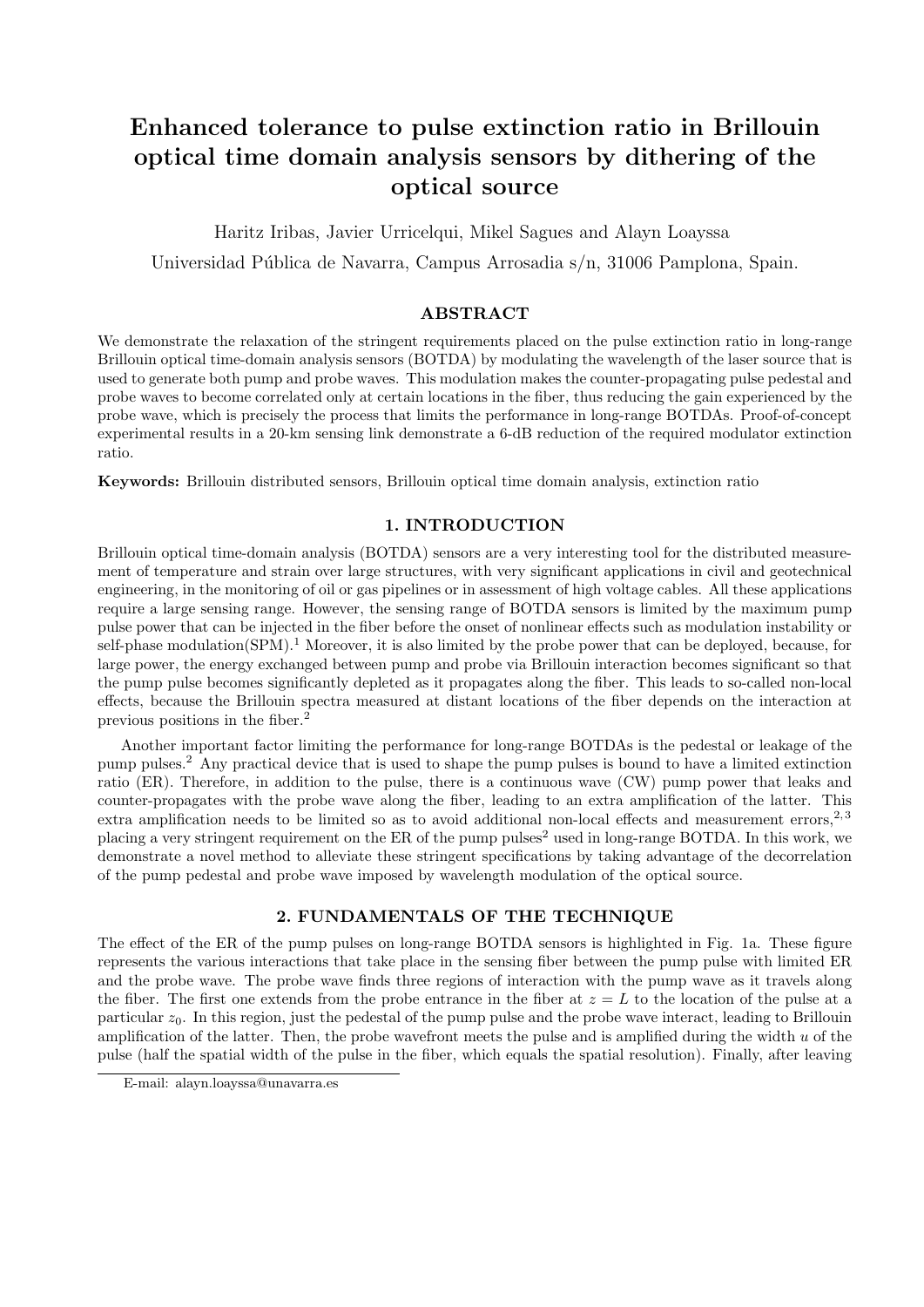

Figure 1: (a) Schematic depiction of probe and pulse waveform interaction along the fiber. (b) Principle of the laser wavelength dithering technique.

the pulse location, there is another region, from  $z = z_0$  to  $z = 0$ , where the probe wave is again amplified by the pulse pedestal. The net effect of the presence of the pulse pedestal is that the probe wave experiences more gain than just that due to the pulse itself. Besides, this is a gain that is not useful for sensing. On the contrary, it leads to detrimental effects because the measured gain spectrum due to interaction of the pulse and probe for a particular location  $z = z_0$  in the fiber is the Brillouin gain spectrum for that location on top of another spectrum that is due to the pedestal with probe interaction integrated along the fiber. In principle, the Brillouin gain spectrum for  $z = z_0$  can be obtained by normalizing the measurements by the spectrum measured with no pulse in the fiber. However, the additional gain in the probe wave has been shown to degrade the precision of the Brillouin frequency shift measurement.<sup>2, 3</sup> Moreover, the presence of the additional gain, apart from the useful signal, is limiting the amplitude of the probe wave that can be detected and processed in detection, leading to an effective reduction of the signal-to-noise ratio.

Limits to this detrimental effects have been defined by considering that, in order to have a negligible impact, the additional gain in the probe wave due to the pedestal needs to be smaller to the gain provided by the pulse itself.<sup>2</sup> This translates to the condition that the lower bound for the extintion ratio must be  $ER > L_{eff}/u$ , where  $L_{eff}$  is the effective fiber length that tends asymptotically to  $L_{eff} \approx 22 \text{ km}$  for long-length fibers. Therefore the required ER scales with the spatial resolution. For instance, for 1 meter spatial resolution an ER larger than 43 dB is necessary. This is a very stringent requirement for the modulator or optical switch shaping the pulses. For instance, the typical ER of electrooptic modulators (EOM) is around 20 to 30 dB. Specialty EOMs reach up to 40 dB, but at much greater costs. On the other hand, cost-effective optical switches based on semiconductor optical amplifiers (SOA) are available with very large ER. However, SOAs are limited in the rise time of the pulses that they can produce, which is typically of the order of 1 ns. This limits their ability to generate pulses that are immune to SPM degradation<sup>1</sup> or to generate pulses for high spatial resolution applications using, for instance, the differential pulse-with pair technique. $4$ 

Therefore, there is a clear need to relax the requirements on ER of the devices used for generating the pump pulses. We propose to achieve this by dithering of the optical source used to generate the pump and probe waves. The principle is depicted in Fig. 1b. We directly modulate the injection current of a laser using a sinusoidal wave signal generator, which is synchronized to the pump pulse generator. This induces a modulation of the output optical signal wavelength via laser's chirp. We have previously shown that with this method we are able to generate a sort of virtual Brillouin frequency shift (BFS) profile along the fiber that, as it will be shown in the experimental results, mimics the shape of the chirp modulation and increases the tolerance of the sensor to non-local effects and spontaneous Brillouin scattering noise.<sup>5</sup> However, when applied to a BOTDA sensor with limited-ER pulses, the effect is to reduce the Brillouin gain that the pulse pedestal provides to the probe wave. The mechanism is similar in principle to the interaction between pump and probe waves in Brillouin optical correlation domain analysis sensors.<sup>6</sup> The pulse's pedestal and the probe wave have their wavelengths modulated with the same sinusoidal shape. When this two waves counter-propagate in the fiber, their wavelength difference is correlated just at certain locations in the fiber (correlation peaks). This correlation peaks are spaced by a distance  $\nu_q/2f_m$ , where  $\nu_q$  is the group velocity of light in the fiber and  $f_m$  is the wavelength modulation frequency. At all other locations in the fiber the pedestal and the probe become uncorrelated, thus reducing the energy transfer between both waves via Brillouin gain. Therefore, the parasitic gain given to the probe wave and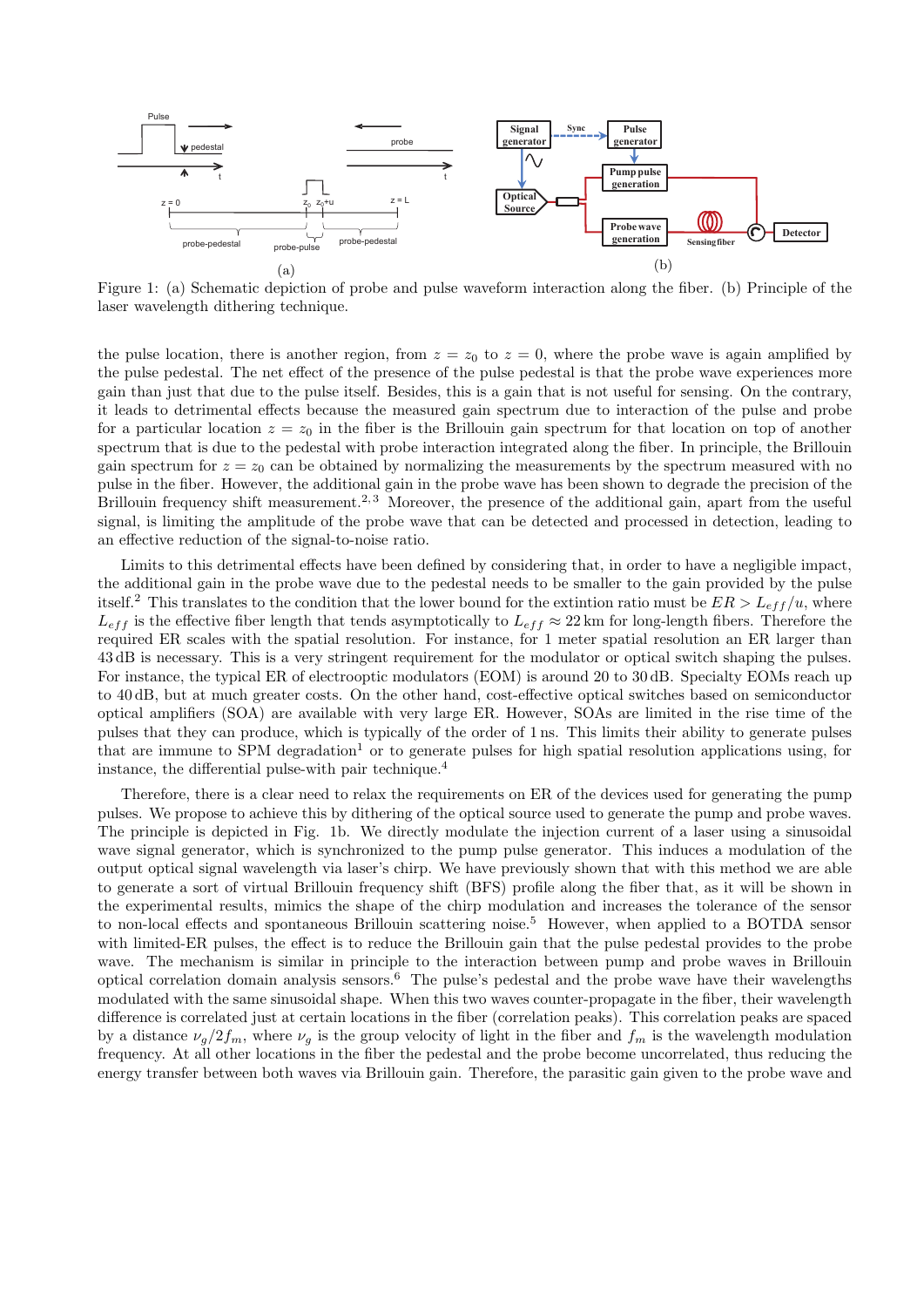

Figure 2: BOTDA signal measured for the conventional setup (blue dashed), for the setup with dithering of the optical source (black solid) and, finally, received probe wave without pump wave (red dotted).

causing the detrimental effects described above is greatly reduced, as it will be highlighted in next section.

#### 3. EXPERIMENTAL RESULTS AND DISCUSSION

We assembled a BOTDA setup following the scheme in Fig. 1b. The optical source was a DFB laser at 1550 nm whose injection current was modulated by a 100-kHz sinusoid from a signal generator. Pulses were generated in an electrical pulse generator that drove a Mach-Zehnder electrooptic modulator (MZ-EOM) with and ER of 28dB dB. This pulses where then amplified in an erbium doped amplifier (EDFA) before launching them into the sensing fiber. In the lower branch of the setup, another MZ-EOM is driven by a microwave generator with frequencies close to the BFS in the fiber. This modulator is biased for minimum transmission so as to generate a double-sideband suppressed-carrier modulation. This is a conventional BOTDA setup with two balanced probe waves and the only addition of the chirp modulation of the optical source. Before the detector, an optical filter is used to retain just the highest wavelength probe wave. Furthermore, a polarization switch is added after the MZ-EOM generating the probe wave, to smooth polarization effects in the Brillouin interaction along the fiber. Finally, in this proof-of-concept experiments a 20-km standard singlemode (ITU G.652) fiber spool with a fairly uniform BFS distribution was deployed as sensing fiber.

Fig. 2 depicts the improvement in ER effects brought by our technique by comparing measured BOTDA traces, i.e. probe wave signal as a function of time or distance, with and without optical source dithering. The detected probe wave without pump wave in the fiber is also shown. The trace for the conventional BOTDA is flat before the pulse enters the fiber, then we have the probe gain at every position due to interaction with the pulse and finally, there is another flat response. In the flat areas, before and after the pulse is in the fiber, we are just measuring the gain of the probe due to the Brillouin interaction with the pulse pedestal. Note that this gain is much larger than the gain due to the pulse interaction, which, as it was explained before, leads to errors in the measurements. Finally, we have the trace once the optical source dithering is turned on. Notice, that the gain in the areas without pulse in the fiber is greatly reduced. Also note that the gain in this areas is no longer flat, but displays an oscillatory behavior. The reason is that we are seeing the gain experienced by the probe wave as it meets wavefronts of the pulse's pedestal with varying wavelength difference. As a consequence, the Brillouin spectra are revealed once the gain due to the pulse pedestal is subtracted from the traces.

The relaxation of ER requirements brought by the application of our technique can be quantified by the reduction in probe gain,  $g_{probe}$ , due to the Brillouin interaction with the pedestal, which is given by:

$$
g_{probe} = \exp\left(\frac{g_b}{A_{eff}}P_{ped}L_{eff}\right) \tag{1}
$$

where  $g_b$  is the Brillouin gain coefficient,  $A_{eff}$  the fiber's effective area and  $P_{ped}$  is the pulse's pedestal power. Using (1) we can find the equivalent enhancement in ER that would be associated to the reduction in probe gain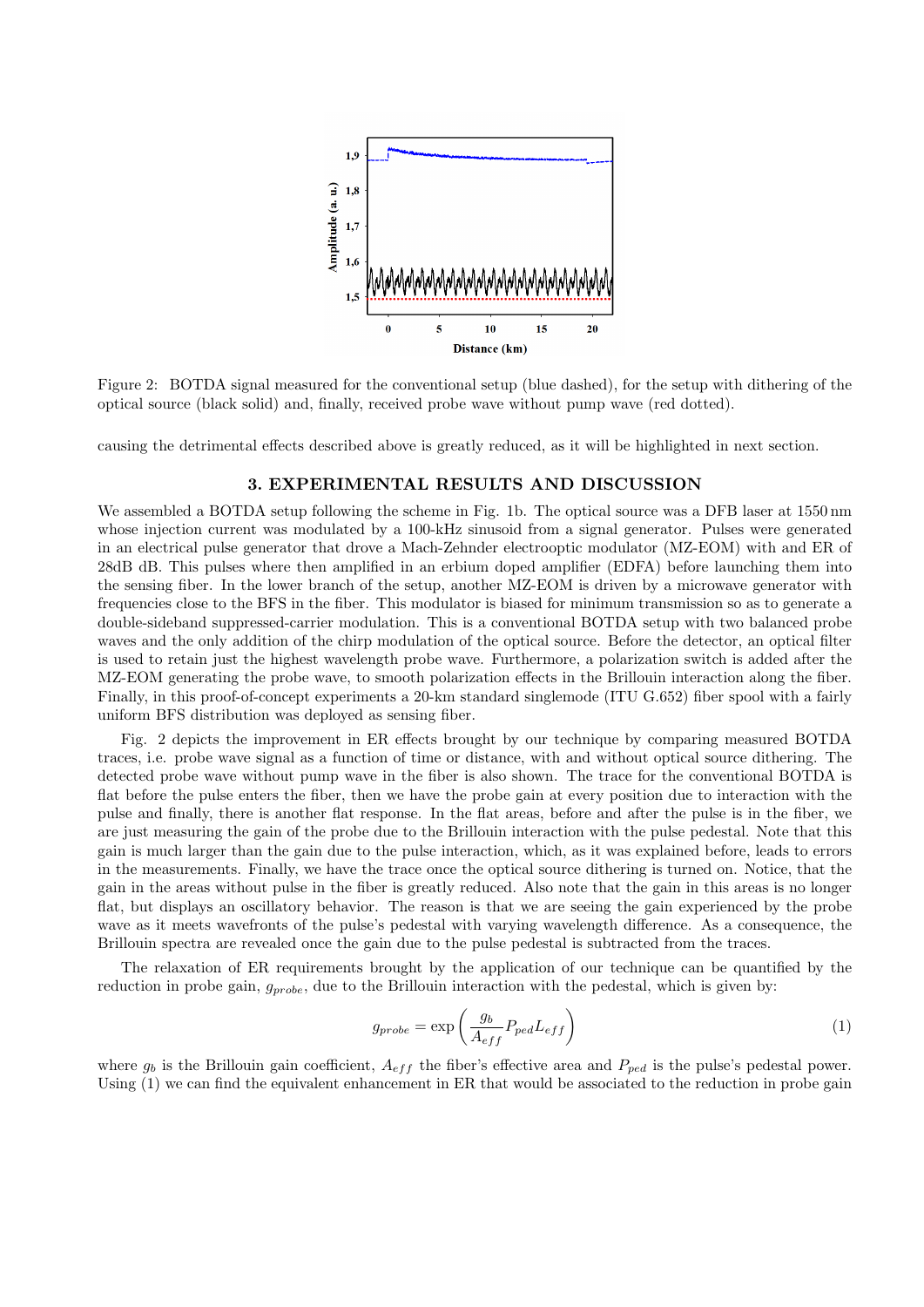

Figure 3: (a) Measured BFS distribution along the fiber. (b) Spectra at the output of the fiber with optical source dithering on (red solid) and off (blue dashed).

that we obtain with the optical source dithering technique. In this particular experiment the probe gain was reduced by a factor equivalent to a 6-dB enhancement in the ER of the MZ-EOM.

Fig. 3a display the distribution of Brillouin spectra in the fiber for the BOTDA with optical source dithering. Note, that, as we have previously shown,<sup>5</sup> the modulation of the wavelength of the optical source generates a virtual BFS profile that mimics the shape of this modulation, in this case a sinusoidal. The measured spectra at the output is shown in Fig. 3b and compared to that measured in a conventional BOTDA. Notice that in the latter case, the spectra is highly distorted at the output of the fiber. This can be attributed to the increased non-local effects induced by the amplification of the probe by a large pulse pedestal.

## 4. CONCLUSIONS

In summary, we have demonstrated the feasibility of the use of optical source dithering to reduce the pulse ER requirements in BOTDA sensors.

#### ACKNOWLEDGMENTS

We acknowledge the support of the Spanish Ministerio de Economía y Competitividad project TEC2013-47264-C2-2-R, FEDER funds and the Universidad Pública de Navarra.

#### REFERENCES

- [1] Foaleng, S., Rodrguez-Barrios, F., Martin-Lopez, S., Gonzlez-Herrez, M., and Thvenaz, L., "Detrimental effect of self-phase modulation on the performance of brillouin distributed fiber sensors," Optics Letters  $36(2)$ , 97–99 (2011).
- [2] Thévenaz, L., Mafang, S., and Lin, J., "Effect of pulse depletion in a brillouin optical time-domain analysis system," Optics Express 21(12), 14017–14035 (2013).
- [3] Zornoza, A., Olier, D., Sagues, M., and Loayssa, A., "Brillouin distributed sensor using rf shaping of pump pulses," Measurement Science and Technology 21(9), 094021 (2010).
- [4] Li, W., Bao, X., Li, Y., and Chen, L., "Differential pulse-width pair botda for high spatial resolution sensing," Opt. Express 16, 21616–21625 (Dec 2008).
- [5] Urricelqui, J., Sagues, M., and Loayssa, A., "Synthesis of brillouin frequency shift profiles to compensate non-local effects and brillouin induced noise in botda sensors," Optics Express 22(15), 18195-18202 (2014).
- [6] Hotate, K., "Measurement of brillouin gain spectrum distribution along an optical fiber using a correlationbased technique-proposal, experiment and simulation-," IEICE Transactions on Electronics E83-C(3), 405– 411 (2000).